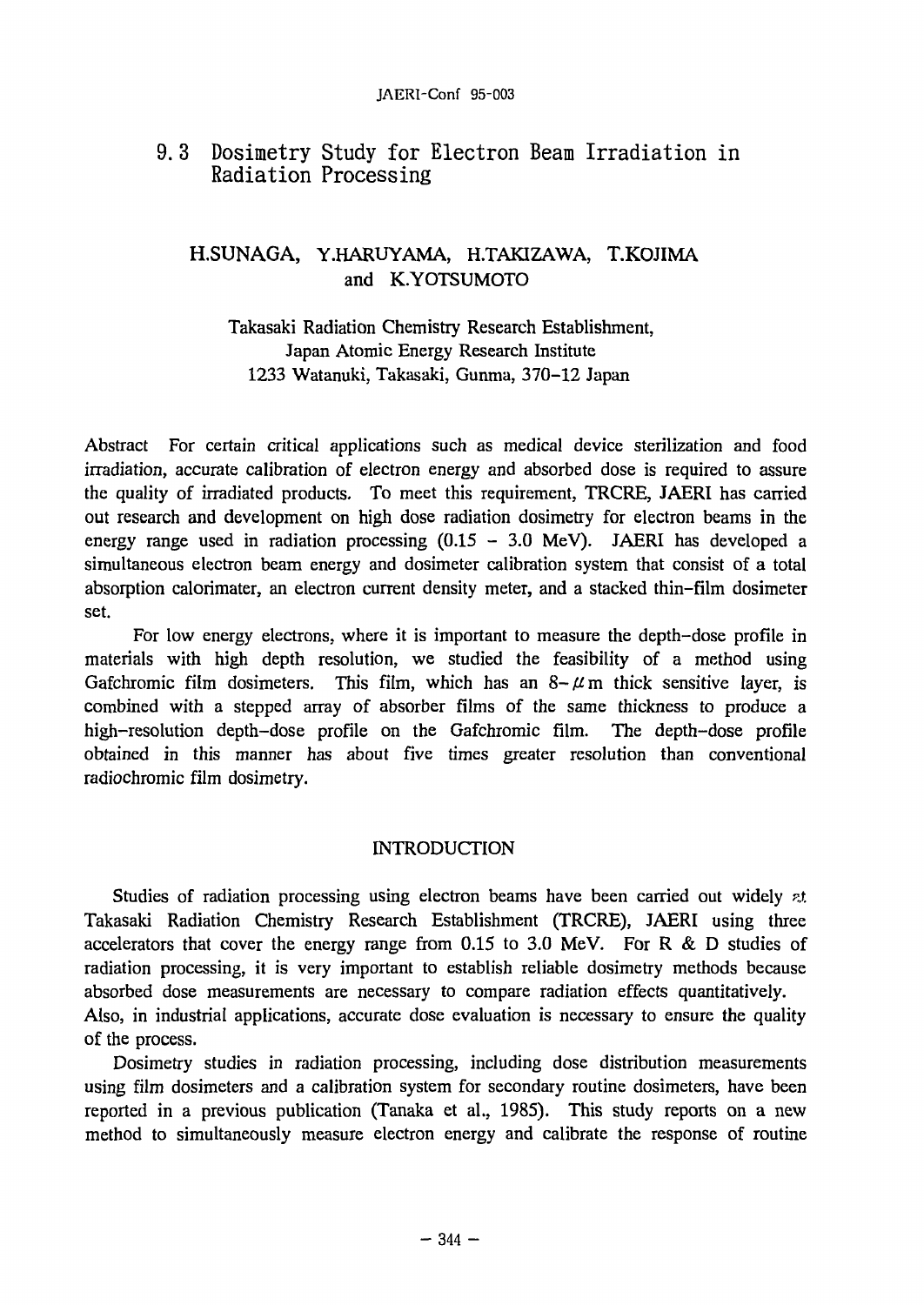dosimeters. We also describe a method for obtaining high-resolution measurement of the depth-dose distribution of low-energy electrons.

## SIMULTANEOUS CALIBRATION SYSTEM FOR ELECTRON ENERGY AND ROUTINE DOSIMETERS

Electron beam radiation processing requires reliable measurement of absorbed dose in order to satisfy regulatory and quality control requirments. This demands periodic calibration of the response of dosimeters and the measurement of electron energy.

We have developed a simple system for simultaneous measurement of electron energy and calibration of routine dosimeters for medium energy  $(1 - 5 \text{ MeV})$  electron beam irradiation (Tanaka et al., 1991). The system consist of a total absorption calorimeter, an electron current density (ECD) meter (Tanaka et al.,1980) and a stack of un-calibrated film dosimeters with sufficient thickness to cover the electron range of interest. The same electron fluence is given to each by moving the three detectors across the irradiation zone



Fig.l Schematic diagram of the simultaneous calibration system.

of the electron beam simultaneously or successively. Each detector experiences the exact same energy fluence, electron fluence and depth-dose (in relative value) profile, respectively. Figure 1 shows a schematic diagram of the system. For calibration of electron energy, the energy fluence  $(J/cm<sup>2</sup>)$  and electron fluence  $(cm<sup>-2</sup>)$  are combined,

$$
E = 106 \cdot \frac{\phi \circ}{\phi \circ} \cdot \frac{1}{c}
$$
 (1)

where E is the mean energy of the electrons in MeV,  $e = 1.602 \times 10^{-19}$  is the charge of per electron,  $\psi$  o (J/cm<sup>2</sup>) is the measured electron energy fluence corrected for energy backscattering and radiation loss, and  $\phi$  o(cm<sup>-2</sup>) is the electron fluence corrected for number of electrons backscattered.

The electron energy obtained in this manner is the mean energy of the electrons that enter the detectors. Therefore, this method is particularly well adopted to the measurement of the electron energy of dc accelerators in which the energy spread is low.

In addition to the energy measurement, routine film dosimeters are simultaneously calibrated by combination of energy fluence and depth-dose (in relative value) distribution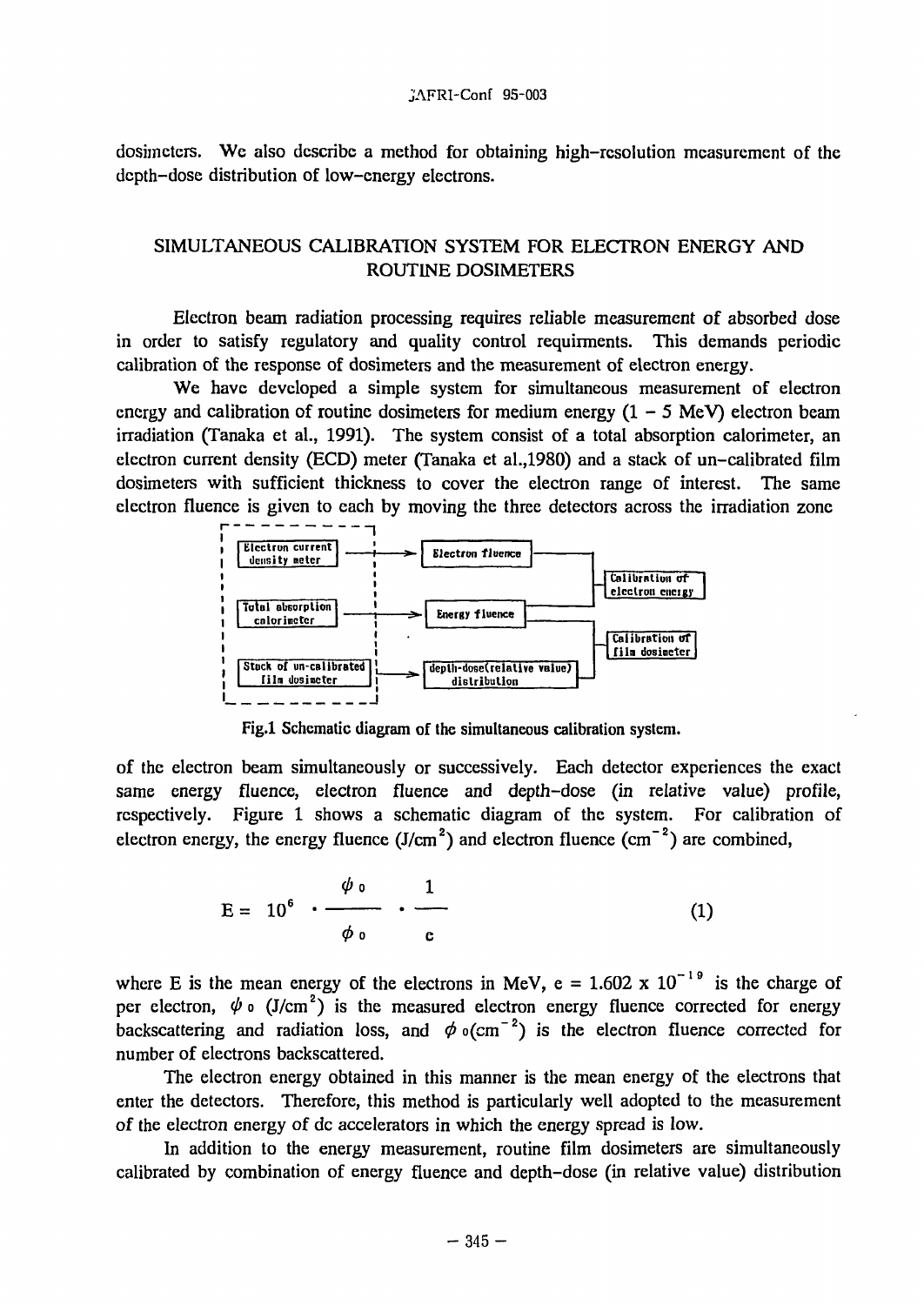data. Especially, for the dosimeters which have linear relation between the absorbed dose and change in optical density, such as CTA film dosimeter, the calibration can be carried out using the following relation simply.

$$
K = \frac{t \cdot \Sigma (\Delta OD_i)}{\phi_0} \tag{2}
$$

where

K : response of the film dosimeter, K-value, change in optical density per unit dose  $(kGy)^{-1}$ 

t : thickness of a film dosimeter (g/cm<sup>2</sup>),  $\Delta OD_i$ : change in optical density for each film.

Performance of the total absorption calorimeter has been tested to determine effects of different materials and chamber size (Sunaga et al., 1995). Figure 2 shows the



Fig.2 The cross-sectional view of the total absorption calorimeter.

cross-sectional view of the total absorption calorimeter. If the method is reliable, calorimeters made in various sizes and with different materials should provide the same energy fiuence for measurements made in the same radiation field. Graphite and aluminium calorimeters were prepared. Drawing of the calorimeters are shown in Fig.2. The gap between the side wall of the absorber and the inner wall of the surrounding ring was set to 0.25 mm for all cases.

The calorimeters were irradiated together with the ECD meter, and electron energy per electron, i.e., the mean energy of the electrons, was compared. Table 1 shows the results of the measurement for accelerator voltage setting of 2.0 and 2.8 MV. The results in both materials and both sizes of the absorbers agreed.

We conclude that the absorber which consist of graphite with a 40 mm diameter opening and 12 mm thickness is optimum for  $1 - 3$  MeV scanning electron beams from the view point of correction of backscattering, radiation yield and resolution of measuring position.

Table 2 shows the result of calibration of CTA film dosimeter as an example of routine dosimeter calibration. The calibration yields the value,  $K = 0.0063$  (kGy<sup>-1</sup>) as the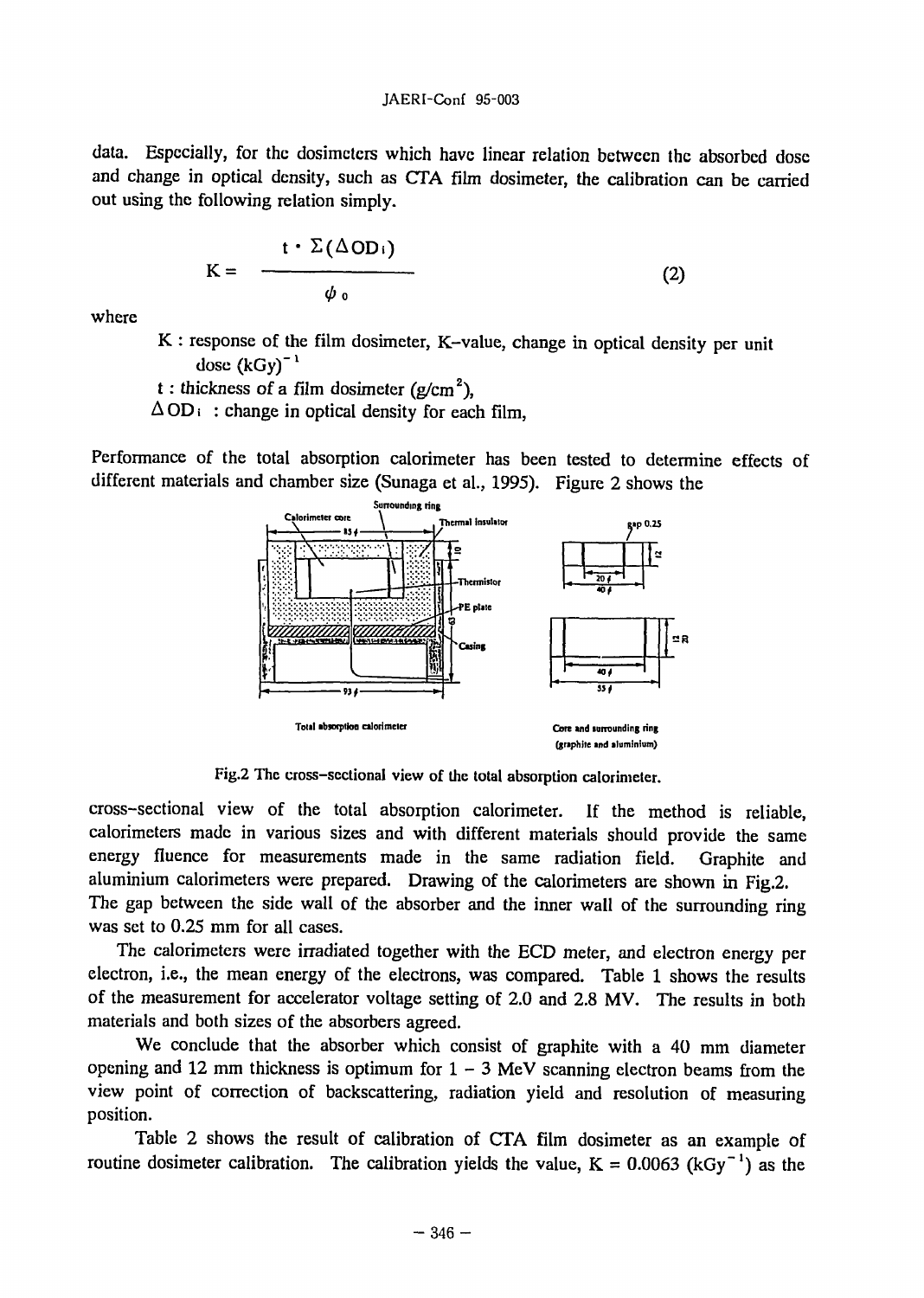#### JAERI-Conf 95-003

K-value for CTA FTR-125 dosimeter. The ECD meter can be used as a monitor of the energy fluence when the electron energy is well known.

| calorineter core |                                                                                                                     | Evaluated electron energy          |                          | Table 2 Calibration of CTA dosimeter<br>as an example.  |                       |                      |                       |
|------------------|---------------------------------------------------------------------------------------------------------------------|------------------------------------|--------------------------|---------------------------------------------------------|-----------------------|----------------------|-----------------------|
| naterial         | size                                                                                                                | accel. volt. set<br><b>2.0 CMV</b> | $2.8$ (NV)               | E = $\approx$ 2.0 MeV, 1 = 3 mA, v = 4 m/min x 5 passes |                       |                      |                       |
| Craphite         | $20 \text{ map} - 12 \text{ min}$<br>$40 \text{ mm}\phi - 12 \text{ mm}$<br>$40 \text{ mm}\phi - 20 \text{ mm}$     | 1.96 NeV<br>1.85<br>1.93           | 2.79 NeV<br>2.70<br>2.82 | $K = \frac{1 \cdot \sum (\Delta OD_1)}{d}$              |                       |                      |                       |
| Aluminium        | $20 \, \text{mm} \phi - 12 \, \text{mm}$<br>$40 \,$ mm $\phi - 12 \,$ mmt<br>$40 \text{ nm} \phi - 20 \text{ nm}$ t | 1.93<br>1.85<br>1.91               | 2.83<br>2.71<br>2.82     | Φ<br>(Joule/cm <sup>3</sup> )                           | $\Sigma(\Delta OD_1)$ | (g/cm <sup>2</sup> ) | $(kGy)$ <sup>-1</sup> |
|                  |                                                                                                                     |                                    |                          | 32.86                                                   | 12.62                 | 0.0164               | 0.0063                |

Table 1 Measured electron energy for 2.0 and 2.8 MV set in acceleration voltage.

### HIGH-RESOLUTION DEPTH-DOSE DISTRIBUTION MEASUREMENT FOR LOW-ENERGY ELECTRON BEAM IRRADIATION

High accuracy depth-dose distribution measurements of low energy  $(150 - 300 \text{ keV})$ electros are technically difficult. Traditionally, these measurements are not very important because low energy electrons are only used for surface treatment. However, it is possible that the development of a measuring method with high resolution will lead to new applications of low-energy electron beams.

Gafchromic<sup>R</sup> dosimeters consist of a very thin, 8  $\mu$ m, radiation sensitive layer on a 100  $\mu$  m thick PET film. Gafchromic film has high radiation sensitivity even though the thickness of the sensitive layer is very small. The film has been shown to have excellent characteristics as a routine dosimeter. High resolution depth-dose profiles of low-energy electrons were obtained by a method that makes use of the thin radiation sensitive layer of the Gafchromic film.



Fig.3 Experimental arrangement to measure the depth-dose distribution.

To measure the depth-dose distribution of low-energy electrons, a stepped array of absorbing material was assembled and placed upon a single layer of Gafchromic film. The step size of absorber is chosen comparable to the thickness of the sensitive layer of the dosimeter. In our experiment, we chose  $6 \mu$ m Polyimide film because it has high registance to radiation exposure and it can be used repeatedly for several experiments. Figure 3 shows a drawing of the assembly and how it is oriented during exposure to the electron beam.